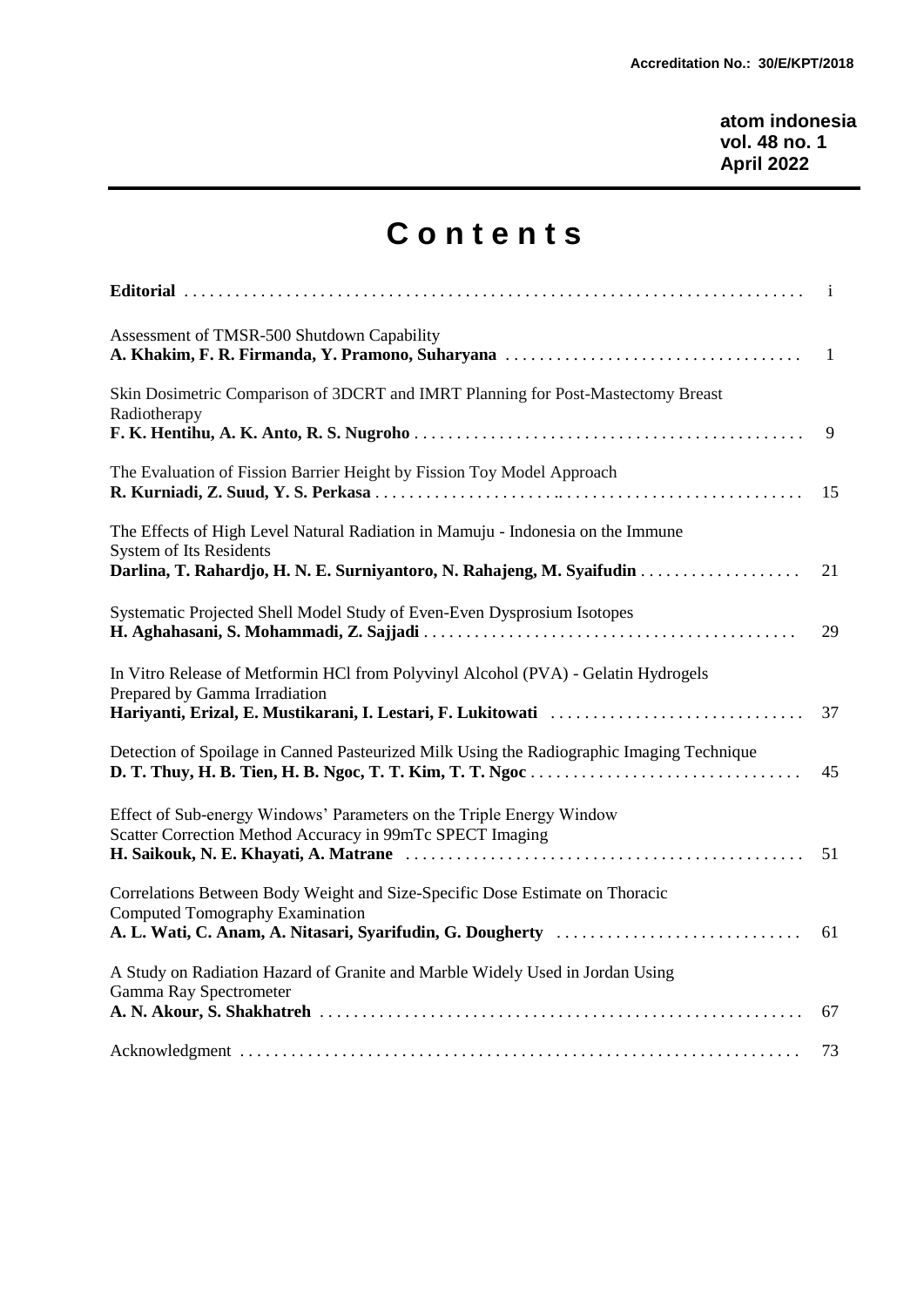## **EDITORIAL**

Dear reader,

It is a great pleasure to provide you with the first issue of Atom Indonesia in 2022, namely Vol. 48 No. 1 (2022). Since SCOPUS and Web of Science (WOS) indexed Atom Indonesia, the number of articles submitted to Atom Indonesia has significantly increased. To retain the quality of the publications, all articles published in Atom Indonesia have been peer-reviewed by qualified editors and reviewers. In addition, the publishing process is supported by a professional administration team.

The Atom Indonesia Vol. 48 No. 1 (2022) contains ten articles discussing various aspects and applications of nuclear science and technology. The contributors of those articles are not only from various national institutions and universities but also from international institutions.

"Assessment of TMSR-500 Shutdown Capability" was written by A. Khakim, F. R. Firmanda, and Y. Pramono from Nuclear Energy Regulatory Agency (BAPETEN), Jakarta, Indonesia under collaboration with Suharyana from Physics Department, Faculty of Mathematics and Natural Sciences, Sebelas Maret University, Surakarta, Indonesia. The molten salt reactor (MSR) is a generation IV reactor with liquid fuel having nearly zero excess reactivity. Due to the very low excess reactivity, it requires a small number of control rods worth to shut down the reactor. However, as it operates at high temperatures, the core reactivity increases as the fuel temperature cools down during shutdown. In such a case, the control rods might not be able to keep the reactor at a subcritical state, and consequently, the fuel must be removed from the core for long-term shutdown into a fuel drain tank (FDT) below the core. This paper is intended to assess the shutdown capability of the first active shutdown system and fuel drain tank of ThorCon MSR by doing neutronic calculations with MCNP6. The results indicated that the control rods having reactivity worth -1.699 %dk/k are unable to maintain the core at a subcritical state as the core excess reactivity increases to +7.760 %dk/k when the fuel reaches room temperature.

"Skin Dosimetric Comparison of 3DCRT and IMRT Planning for Post-Mastectomy Breast Radiotherapy" was explored by F. K. Hentihu and A. K. Anto from Radiotherapy Department, Lavalette Hospital, Malang, Indonesia under collaboration with R. S. Nugroho from Radiotherapy Department, Saiful Anwar General Hospital, Malang, Indonesia. Breast cancer is the most common cancer for incidence and mortality among females globally and in Indonesia. Mastectomy is still the most common surgery for female breast cancer in Indonesia. After the mastectomy, several patients will receive a whole breast radiotherapy session. About 68.75% of breast cancer patients in the radiotherapy department at Lavallette Hospital in 2019 had undergone a mastectomy. Radiotherapy treatment for breast cancer can be delivered using Intensity Modulated Radiotherapy (IMRT) or 3D-Conformal Radiotherapy (3DCRT) technique. This study is aimed to compare the skin dosimetric between IMRT and 3DCRT for post-mastectomy breast radiotherapy. Left-sided breast cancer patients who underwent radiotherapy at Lavallette Hospital in 2019 were included in this study, and 15 patients were selected. All patients received 50 Gy in 25 fractions over 5 weeks using 6 MV photons. The planning target volume (PTV) and organ at risk (OAR) were delineated. Skin with 3 mm thickness along PTV was also contoured for evaluating the dose delivered to the skin.

"The Evaluation of Fission Barrier Height by Fission Toy Model Approach" was written by *R.* Kurniadi and Z. Suud from Nuclear and Biophysics Research Group, Faculty of Mathematics and Natural Sciences, Institut Teknologi Bandung, Bandung, Indonesia under collaboration with Y. S. Perkasa from Departement of Physics, Sunan Gunung Djati State Islamic University, Bandung, Indonesia. Fission yields are compulsory data on the development of nuclear technology. Therefore, it is necessary to provide complete data. However, the expected experimental data encompass only a tiny fraction of various nuclides; not even all nuclides have fission product data. JENDL and ENDF are databases that have completed the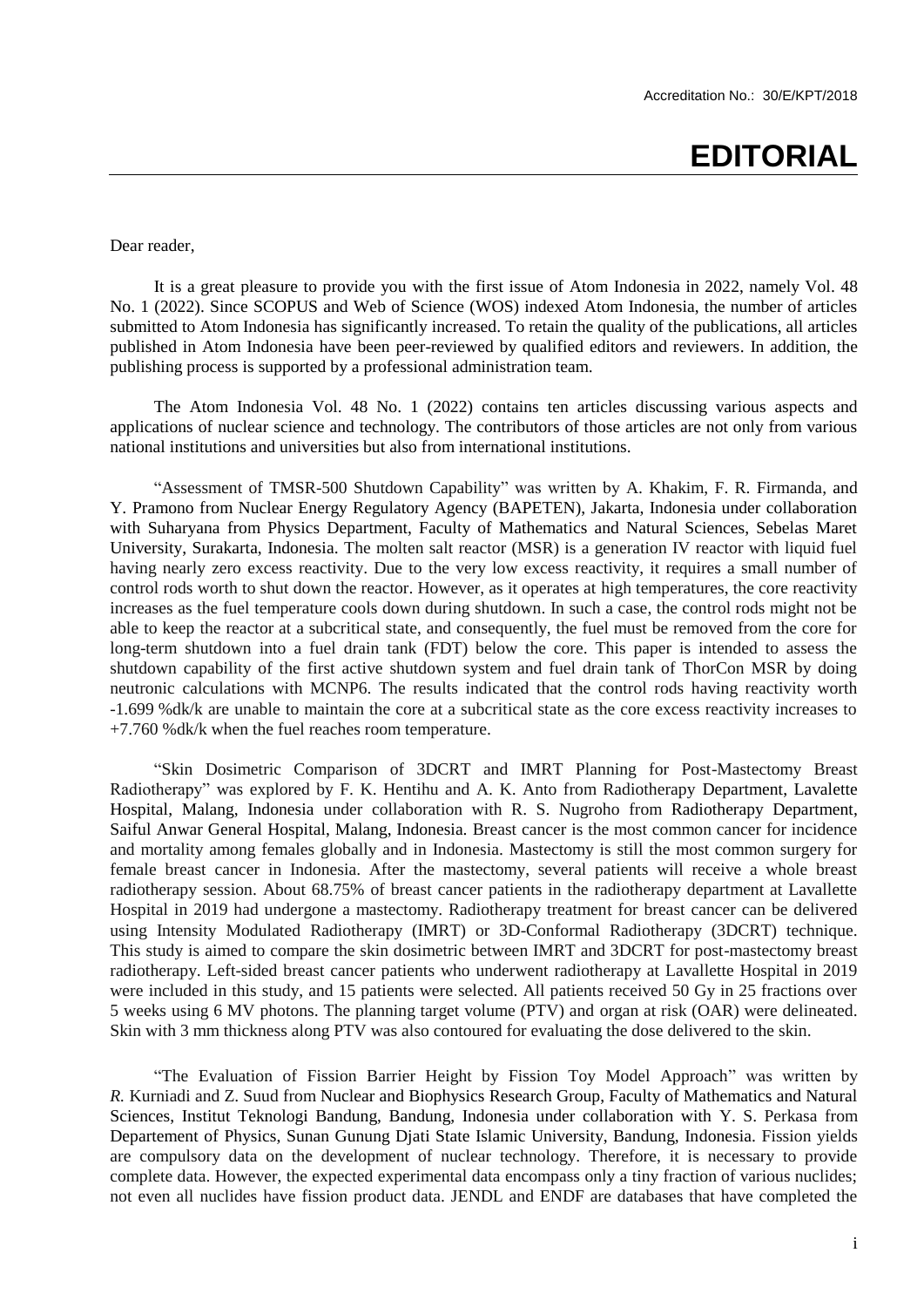experimental data. These databases were obtained through the process of evaluating experimental data. The evaluation technique used includes the results of theoretical research that has been carried out. Fission Toy Model (FTM) is a fission model proposed to complement the pre-existing ones. Each model has advantages and disadvantages. The advantage of the FTM model is that it uses the stochastic principle in its calculations. This research aims to obtain a fission barrier through the FTM. The work is related to calculating the fission barrier using the random nature of nucleon position. The calculation technique is basically to take advantage of the random nature of the nucleon position to calculate the Coulomb energy.

"The Effects of High-Level Natural Radiation in Mamuju - Indonesia on the Immune System of Its Residents" was explored by Darlina, T. Rahardjo, H. N. E. Surniyantoro, N. Rahajeng, and M. Syaifudin from Center for Technology of Radiation Safety and Metrology, National Nuclear Energy Agency (BATAN), Jakarta, Indonesia. The immune system is one of the most significant defenses against environmental insults including natural radiation. The purpose of this preliminary study was to assess the effects of high natural radiation to Mamuju residents, by focusing on immune-related blood cell counts (leukocytes, lymphocytes, monocytes, and granulocytes) and immunoglobulin E (IgE) levels. The blood samples were collected from 18 adult residents in a high background radiation area (HBRA) while 18 residents in a normal background radiation area (NBRA) served as a control group. The blood components were measured by using the hematopoietic analyzer, and IgE immune biomarker was measured with ELISA (enzyme-linked immunosorbent assay) according to standard protocols. The data showed that the level of all blood cells, except for monocytes, of residents in HBRA was higher than that of NBRA. Statistical analysis revealed that there was no significant difference (*P*>0.05) in the blood cell counts and IgE levels in both groups and their values were within normal limits. The level of IgE in HBRA was significantly higher than in the control area  $(P \le 0.05)$ , as its IgE level in males compared to females in both residents. The relationship between IgE level and age was negative in these residents. From this study, it was concluded that long-term exposure to high radiation may affect the immune system as one radiation adaptive response.

"Systematic Projected Shell Model Study of Even-Even Dysprosium Isotopes" was written by H. Aghahasani, S. Mohammadi, Z. Sajjadi from Department of Physics, Payame Noor University, Tehran, Iran. The back-bending phenomenon is one of the important phenomena usually seen at high spin states of even - even heavy nuclei. As a result, any changes in the behaviour of nuclear rotation, such as an increase in moment of inertia versus rotational frequency can be shown in the usual back-bending plots which have been studied in many papers before. In this paper we show for the first time that these changes can be seen in the ratio of electromagnetic reduced transition probabilities B (E2) and B (M1) in even - even  $^{152-164}$ Dy isotopes using the Projected Shell Model (PSM) theory. The electric quadrupole transition probability B (E2) and the magnetic dipole transition probability B (M1) moments are sensitive to nuclear shape deformation and nuclear charge distribution, respectively. Our findings confirm the well-known backbending previously seen and are in good agreement with experimental results. While intrinsic quadrupole moments are constant for each Dy isotope, the new findings show that spectroscopic quadrupole moments are increasing with spin.

"In Vitro Release of Metformin HCl from Polyvinyl Alcohol (PVA) - Gelatin Hydrogels Prepared by Gamma Irradiation" was explored by Hariyanti and E. Mustikarani from Faculty Pharmacy and Science, Muhammadiyah Prof. Dr. Hamka University (UHAMKA), Islamic Center, Jakarta, Indonesia under collaboration with Erizal and F. Lukitowati from Centre for Applications of Isotopes and Radiation, National Nuclear Energy Agency (BATAN), Jakarta, Indonesia and I. Lestari from Department of Physics, Faculty of Mathematics and Natural Sciences, Universitas Indonesia, Depok, Indonesia. The aim of this present work is to use polyvinyl alcohol (PVA) – gelatin-based hydrogel prepared by γ-rays irradiation with different gelatin concentrations ranging from 0.5 - 2 %w/v for immobilization of Metformin HCl (MH) at a dose range of 0 - 30 mg. The mixture was freeze-thawed for 3 cycles and irradiated using γ-rays with a sterilization dose of 25 kGy (dose rates 5 kGy/h). Gel fraction and water absorption were determined gravimetrically. The surface morphology of hydrogels was observed using Scanning Electron Microscope (SEM). In vitro release of MH was taken using a UV-Vis spectrophotometer. After evaluation, it was found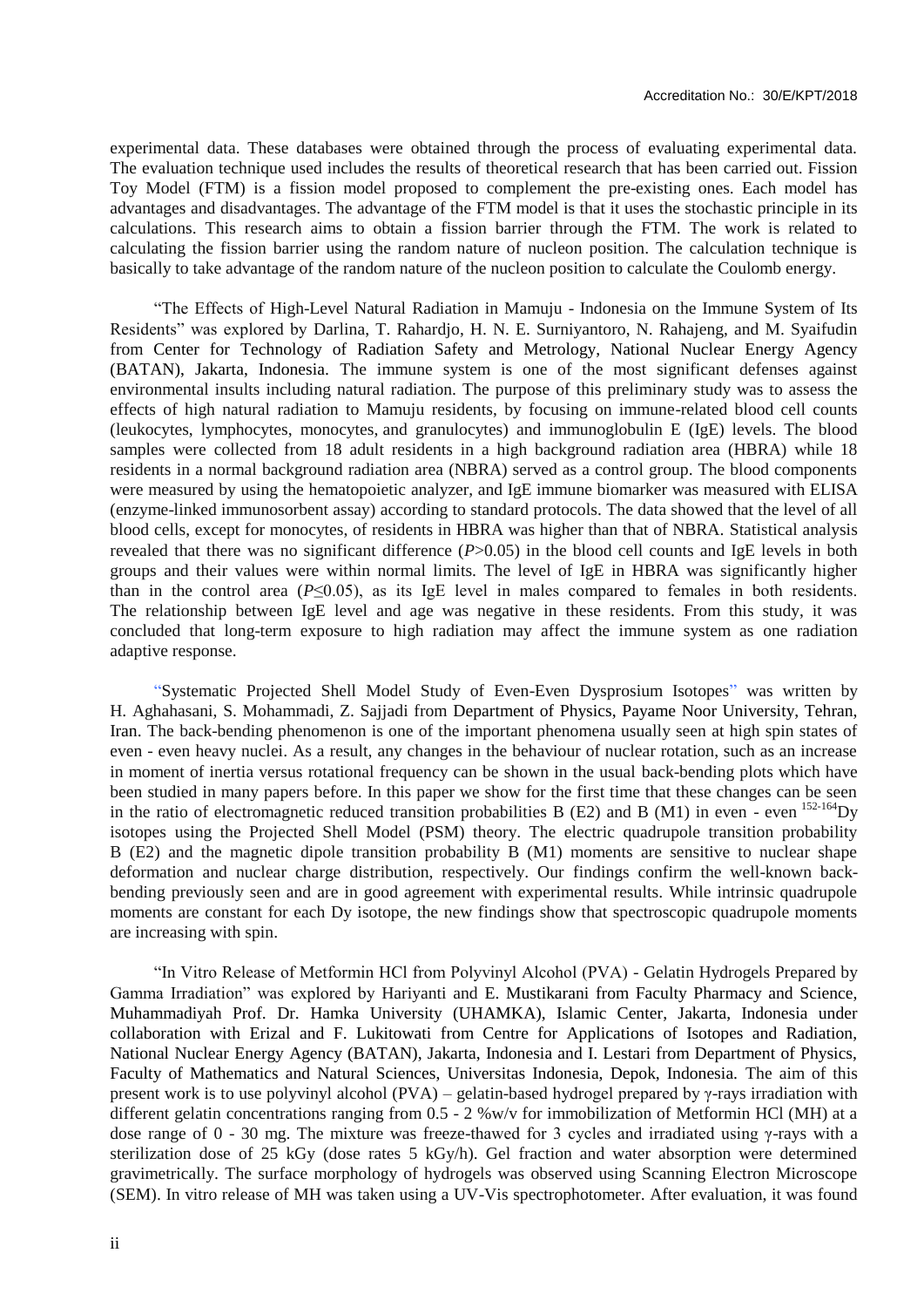that with increasing gelatin concentrations, gel fraction increases and water absorption decreases. With increasing gelatin concentration and drug dosage, the cumulative drug released decreases. From SEM observation, the hydrogel had a heterogeneous porous. The hydrogel based on PVA-gelatin can be considered a matrix for controlled drug release and safe for humans since both PVA and gelatin are non-toxic.

"Detection of Spoilage in Canned Pasteurized Milk Using the Radiographic Imaging Technique" was written by D. T. Thuy, H. B. Tien, H. B. Ngoc, and T. T. Kim from Hanoi University of Science and Technology, Hanoi, Vietnam, under collaboration with T. T. Ngoc from Vietnam Atomic Energy Institute, Hanoi, Vietnam. After being packed into sterilized containers with a closed and rigorous process, pasteurized milk has been ensured for its hygiene and safety factors. However, distortions can occur during storage and transportation, causing the container to open, allowing harmful microorganisms to enter and damage the product. This research proposed a radiographic imaging technique to detect and evaluate the spoilage of canned pasteurized milk. The X-ray images show that the milk cans, which were left open for three days at 300 K, indicated regions with abnormal density with the smallest detectable size from 100 µm or larger. Density heterogeneity would be clearer in the following days and depending on the sample. An algorithm was developed to identify spoilage products automatically with an accuracy of up to 100 % and a speed of 0.0057 s/product. This approach may be suitable for industrial-scale to control the quality of dairy products.

"Effect of Sub-energy Windows' Parameters on the Triple Energy Window Scatter Correction Method Accuracy in 99mTc SPECT Imaging" was explored by H. Saikouk and N. E. Khayati from he Faculty of Science, Mohammed V University in Rabat, Rabat, Morocco, under collaboration with A. Matrane from Nuclear Medicine Department, Oncology and Hematology Hospital, Mohammed VI University Hospital, Marrakesh, Morocco. Scatter correction in SPECT quantification is of major importance to compensation for the scatter contribution under the photopeak. The triple energy windows method (TEW) is one of the suggested ways for scatter correction that is widely used in clinical routine. However, it can be a source of additional noise if the width or the number of sub-energy windows is not accurately chosen. To determine the precise scatter estimation windows settings under the <sup>99m</sup>Tc photopeak, scatter fraction was calculated for different sub-energy widths and numbers through GATE Monte Carlo simulation, for the main energy window of 15 %, centered at 140 keV. Four different acquisitions, with cold or hot inserts in a warm or a cold background, were studied. The estimation was done by two methods. The first method was the extraction of the number of detected Compton photons under the photopeak, therefore considered as the truly scattered photons. The second method was the application of TEW method to the simulated energy spectra. The comparison of results corresponding to both methods shows a good agreement in two cases: simultaneous 7 % and 5 % sub-energy windows, respectively, positioned on the left and the right of the main energy window, and the second case is a 3 % left sub-energy window without a right sub-energy window. These sub-energy windows were then applied to experimental tomographic acquisitions to assess their impact on contrast, relative noise of the background (RNB), signal-to-noise ratio (SNR), integral uniformity (IU), and tomographic spatial resolution. Good results for these quantitative parameters were acquired with simultaneous 7 % and 5 % sub-energy windows. However, there was very little enhancement for tomographic spatial resolution.

"Correlations Between Body Weight and Size-Specific Dose Estimate on Thoracic Computed Tomography Examination" was written by A. L. Wati, C. Anam, A. and Nitasari from Departement of Physics, Faculty of Sciences and Mathematics, Diponegoro University, Tembalang, Semarang, Indonesia, under collaboration with Syarifudin from Departement of Radiology, Dr. Kariadi Hospital, Semarang, Indonesia, and G. Dougherty from Department of Applied Physics and Medical Imaging, California State University Channel Islands, Camarillo, CA, USA. The dose received by a patient on CT examination is expressed in size-specific dose estimates (SSDE) which is a function of the patient diameter, x-ray attenuation, and scanner output (volume computed tomography dose index, CTDIvol). Patient diameter and x-ray attenuation are represented as water equivalent diameter (Dw). We conducted the research to analyze the relationships between body weight and Dw, CTDIvol, and size-specific dose